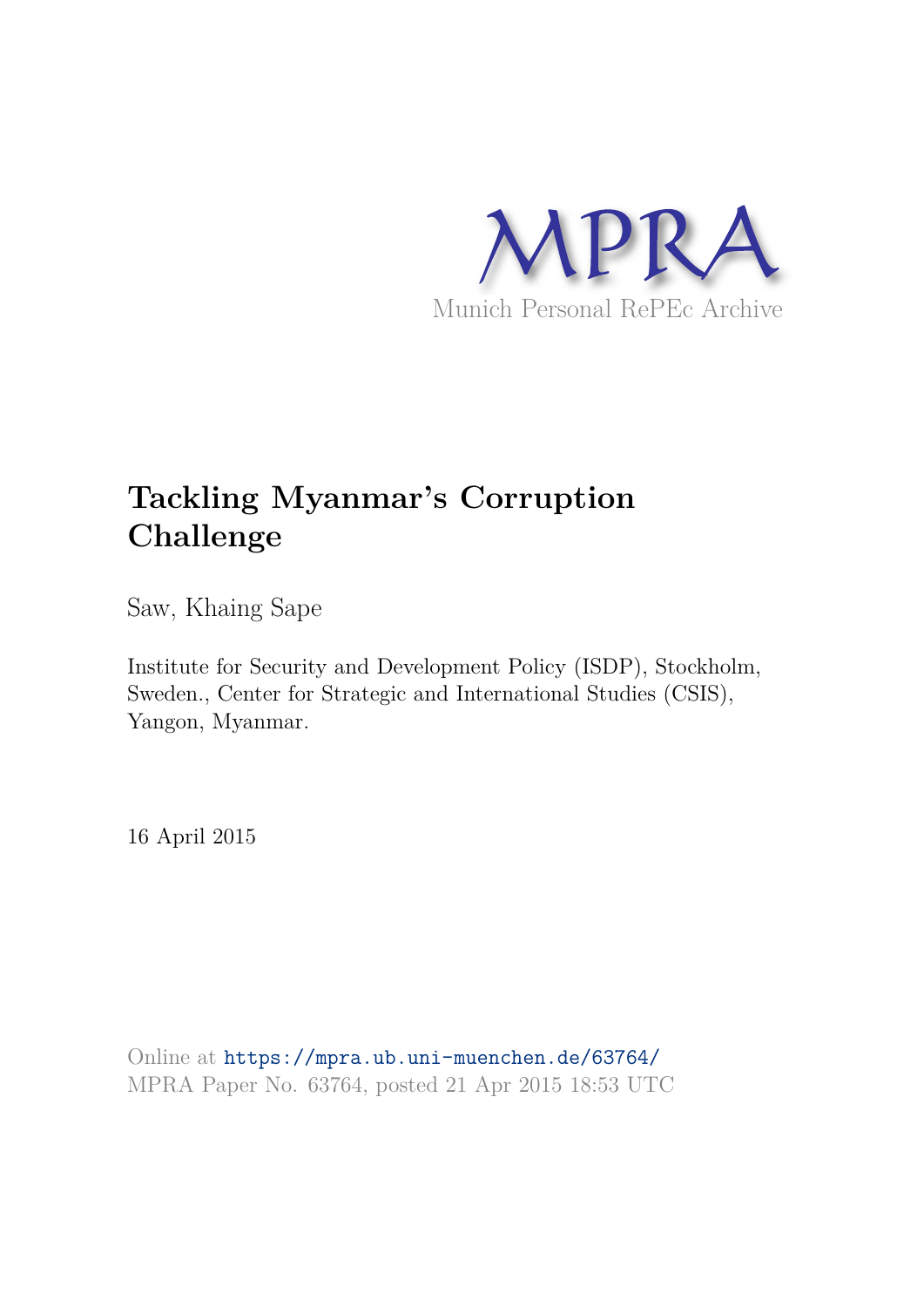

# Focus *Asia Perspective & Analysis*

No. 13 April 2015

## **Tackling Myanmar's Corruption Challenge**

*Khaing Sape Saw*



Since the installation of the civilian government<br>
under President U Thein Sein, economic and<br>
political reform in Myanmar has been high on<br>
the government's agenda. In the president's inaugural ince the installation of the civilian government under President U Thein Sein, economic and political reform in Myanmar has been high on speech on March 30, 2011, a central theme focused on the importance of clean government and good governance. In the speech, he argued that "democracy will [be] promoted only hand in hand with good governance. That is why our government responsible for Myanmar's democratic transition will try hard to shape good administrative machinery … We will fight corruption in cooperation with the people as it harms the image of not only the offenders, but also the nation and the people."<sup>1</sup> Accordingly, the Myanmar government has recognized the seriousness of corruption in hindering the country's economic and political development and, in so doing, the importance of taking steps to curb it.

 Corruption, the misuse of public power for private gain,<sup>3</sup> is a complex social, political, and economic

Corruption is widespread in Myanmar, and this has significant negative effects on its development. In response, President U Thein Sein has made fighting corruption a priority. But despite Myanmar's gradual improvement in corruption rankings, it still ranks as one of the most corrupt ASEAN countries. Although progress in combating corruption has been made in some areas, there is much still to be done. This paper by *Khaing Sape Saw* identifies the key corruption issues still facing Myanmar, and lays out recommendations to strengthen the efforts to tackle them.

phenomenon.<sup>3</sup> There are different levels of corruption in a society. "True" corruption where the deliberate embezzlement or misuse of funds occurs for illicit purposes can be distinguished from petty or "necessary" corruption in which bribery, gift-giving, and other activities become part and parcel of the process of conducting business or dealing with the bureaucracy.<sup>4</sup> Further examples of activities considered to be corruption include: extortion, fraud, nepotism, cronyism, appropriation of public assets and property for private use, and influence peddling. All of these forms of corruption are present in Myanmar.<sup>5</sup>

*Khaing Sape Saw was a guest researcher at ISDP from October to November 2014. She is a lecturer and a research fellow at the Center for Strategic and International Studies (CSIS), Myanmar Development Resource Institute (MDRI).*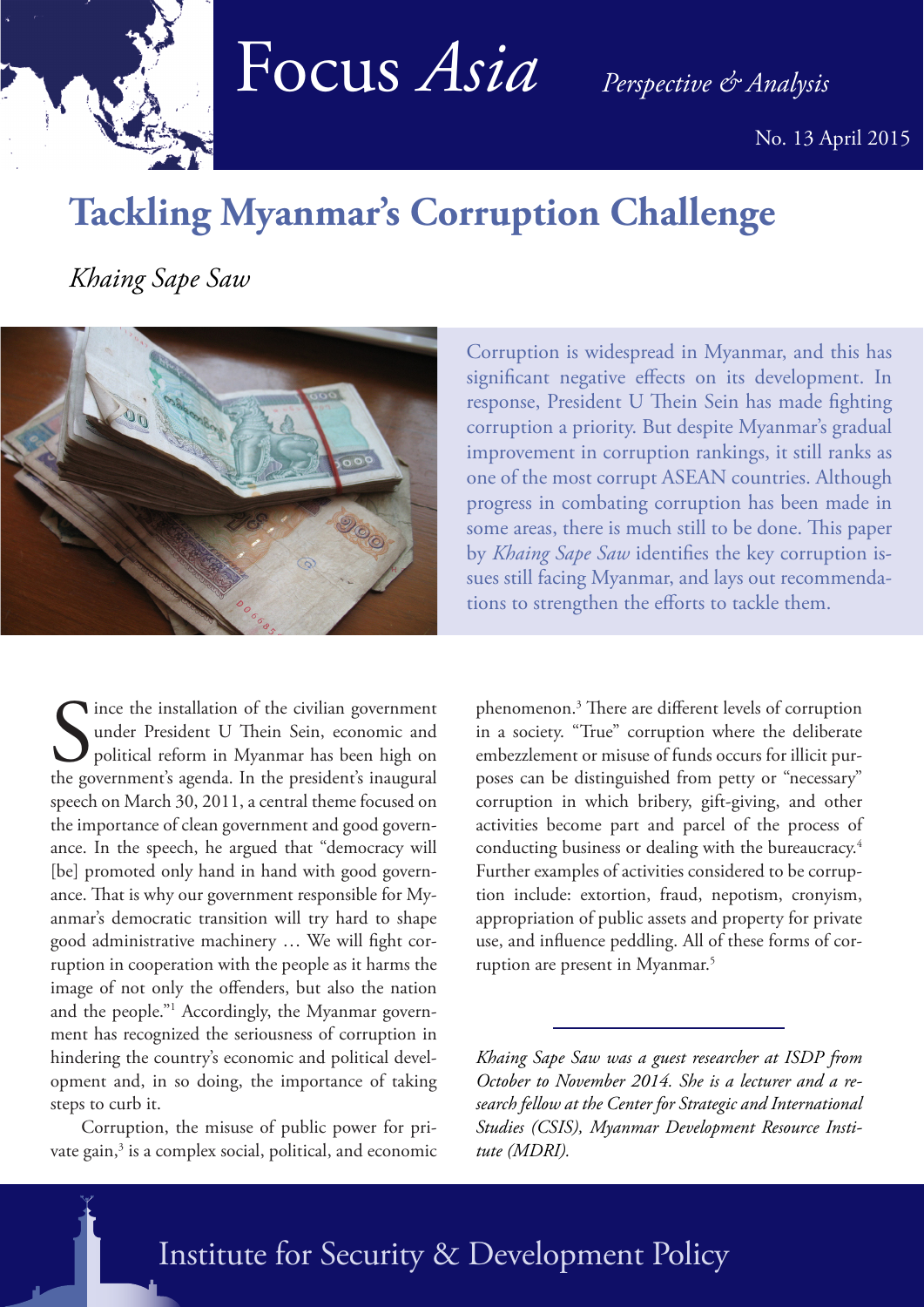The consequences of endemic corruption are many. One of the most damaging effects is its obstruction of the establishment of the set of institutional structures conducive to a well-functioning society and economy broadly defined as "good governance." The concept of good governance encompasses many factors, but can be broadly described as the maintenance of governing institutions in which bureaucratic and legal processes are able to be carried out in ways which meet the needs of society as a whole,<sup>6</sup> and not just the needs of specific interest groups.

 Of particular relevance to Myanmar is the link between good governance and economic development. According to the IMF, the absence of good governance results in public trust in the state, civil society, and private enterprise being undermined and which also hinders the efficient functioning of markets and the formation of a more competitive business environment. If markets are not able to function well enough, their resource-reallocating properties will not be able to be harnessed, and this will be detrimental to economic activity and welfare, and by extension the development of the economy as a whole. As a result, the presence of corruption has far-reaching negative consequences on Myanmar's transition process from a command to market economy.

 This paper analyzes corruption issues in Myanmar from both economic and political perspectives and discusses how corruption impacts Myanmar's period of transition. In addition, the Myanmar government's efforts to tackle corruption, the challenges faced, as well as suggestions for further reform will also be treated.

#### **The Prevalence of Corruption in Myanmar**

Myanmar is a country which suffers from endemic corruption.<sup>7</sup> As such, it continually ranks towards the bottom of Transparency International's Corruption Perceptions Index rankings, even when compared with other ASEAN countries. The indexes for 2012 and 2013 in Table 1 (opposite) show the seriousness of the situation.<sup>8</sup> However, it is notable that Myanmar has displayed improvement between these years, moving up 15 places. This suggests that the authorities' recognition of the damage done by corruption and their attempts to tackle it have yielded some results, as will later be explored. However, much more needs to be

The *Focus Asia* series of the Institute for Security and Development Policy provides accessible and insightful analysis of the contemporary challenges facing Asia in the twenty-first century. It also serves as a forum for the Institute's visiting researchers to provide their viewpoints on the security and development issues affecting their countries, which add a much needed Asian perspective to the policy and research debate.

**Cover photo:** Photo of Myanmar Kyat by euke\_1974 licensed under Flickr Creative Commons.

For editorial correspondence please contact Alec Forss at: aforss@isdp.eu

Disclaimer: The opinions expressed in this paper are those of the author only and do not necessarily reflect those of ISDP or its sponsors.

done. This section aims to provide an overview of the different forms of corruption in Myanmar including petty corruption,<sup>9</sup> political corruption,<sup>10</sup> and economic corruption. These are examined in turn below with particular focus on the latter form of corruption.

#### **Petty Corruption**

Petty corruption is a small-scale type of corruption which is endemic to the everyday life of Myanmar citizens. It is particularly prevalent when citizens deal with the bureaucracy of the country and engage with low- to mid-level public officials. A common example is to be found in application processes for permits or documents, where bribes or gift-giving end up becoming unavoidable elements of the process, perhaps even becoming culturally engrained with bribery rather being seen as gift-giving or a kind gesture. This form of corruption is made worse given that existing rules do not include penalties for small-scale corruption of this sort. Although the amounts exchanged are small, petty corruption on a nationwide scale represents a huge cost for the government, undermines trust in state institutions, and violates the principle of equal treatment of citizens. What is more, officials who become well-vers-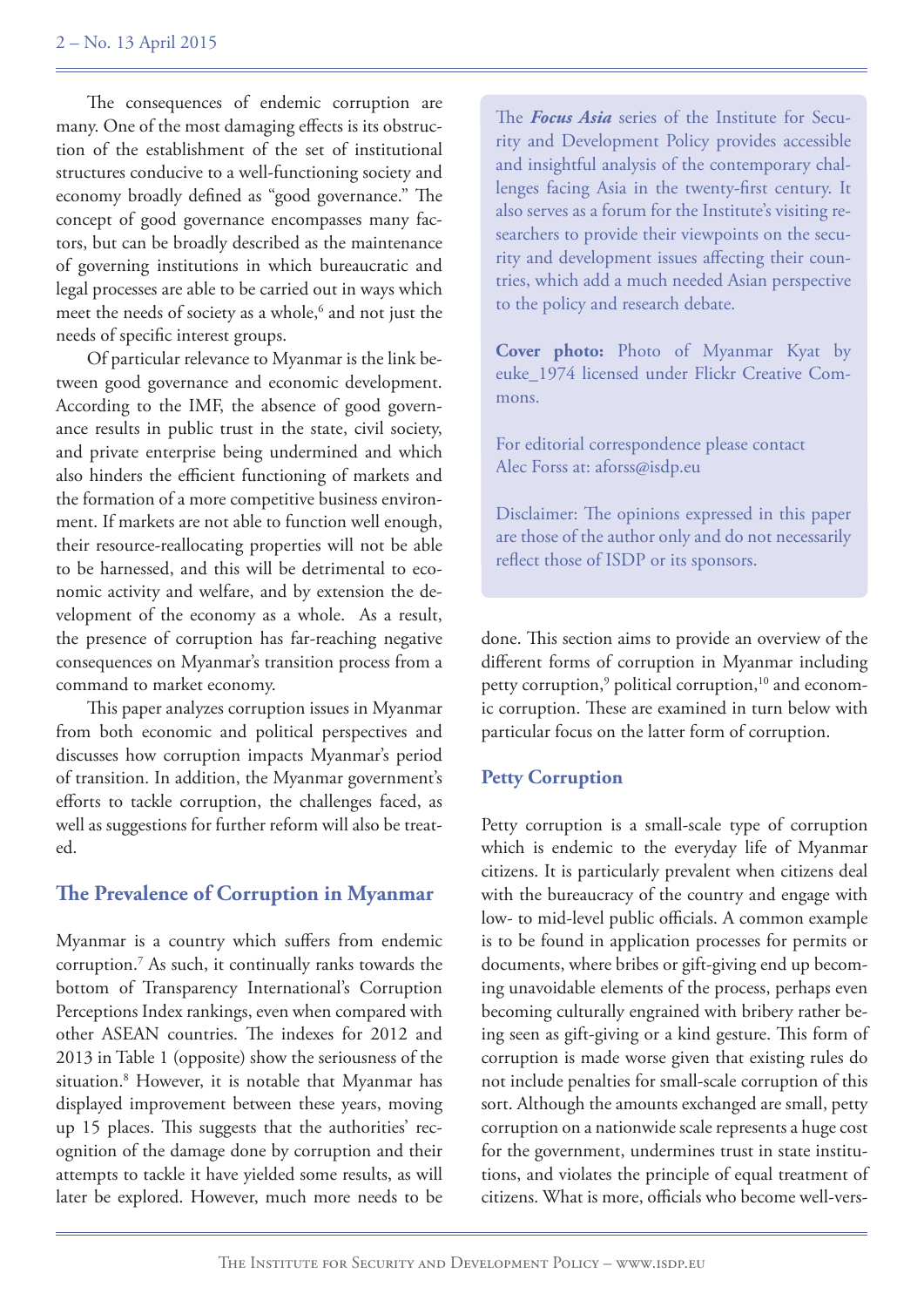| Countries         | Rank |
|-------------------|------|
| Singapore         | 5    |
| Brunei Darussalam | 46   |
| Malaysia          | 54   |
| Thailand          | 88   |
| Philippines       | 105  |
| Indonesia         | 118  |
| Vietnam           | 123  |
| Cambodia          | 157  |
| Laos              | 160  |
| Myanmar           | 172  |

#### **Table 1. CPI Ranking: ASEAN countries, 2012-13**

| Corruption Perceptions Index 2013 |      |
|-----------------------------------|------|
| Countries                         | Rank |
| Singapore                         | 5    |
| <b>Brunei</b>                     | 38   |
| Malaysia                          | 53   |
| Philippines                       | 94   |
| Thailand                          | 102  |
| Indonesia                         | 114  |
| Vietnam                           | 116  |
| Laos                              | 140  |
| <b>Myanmar</b>                    | 157  |
| Cambodia                          | 160  |
|                                   |      |

element of path-dependency to the problem. This misuse of discretionary power by officials and politicians is difficult to address, given that those engaging in it are often influential, powerful individuals and are at the same time those with the power to legislate to curb it.

#### **Economic Corruption**

*Corruption in State Sectors and Budgetary Corruption*

#### *Source: Transparency International*

-ed in corruption at the lower levels of the bureaucracy will likely continue to adopt corrupt practices if they are promoted and gain more power.

#### **Political Corruption**

Lobby groups in Myanmar are plentiful and they may be employed by a variety of institutions or individuals, such as the private sector, public sector, nongovernmental organizations, think tanks, law firms, legislatures, media, political parties, politicians, and other interest groups. The term political lobbying<sup>11</sup> is becoming more popular nowadays to describe the actions of lobbyists from all of these areas. The problem with Myanmar's lobbyists is not their diversity and increasing presence, but rather their lack of proper regulation. Lobbyists regularly resort to bribes and concessions to secure favor, and this is abetted by the lack of transparency and accountability in Myanmar.

 Political corruption is also present at the higher levels of government, particularly when large infrastructural works or other "mega-projects" are being negotiated or implemented. This is particularly the case when seals of approval are sought and, in order to obtain these, politicians or other high-ranking officials must often be bribed. Companies or other organizations are often willing to pay these rents to avoid trouble or delays, or to establish illicit networks of patronage which can be exploited in future deals, adding an

Although Myanmar has been engaging in economic reforms and moving away from central planning, its nascent market economy remains bound by myriads of regulations. The complex and nebulous regulatory frameworks are coupled with well-established tendencies for political and petty corruption, and this hinders the functioning of the price mechanism, upon which the proper functioning of the market economy is based. For example, government rationing of fuel and the accompanying price ceilings are often circumvented by sellers who, seeing long queues, raise their prices accordingly.

 The abuse of discretionary powers also has economic costs as companies with patronage networks or who have provided bribes to high ranking officials are often given monopoly control over the markets or sectors they win by "bidding." As is well known, monopolies produce inefficiently low amounts of goods and services, and charge too high prices for them, reducing the welfare of citizens and stifling competition and growth.

 Another issue facing Myanmar is the misappropriation of revenues intended for the country's budget. Bribing tax collectors to obtain lower taxes is commonplace, as is the bribing of customs officials to avoid paying customs duties and circumventing other regulations. Government ministries are furthermore poor reporters of the money that they spend on the projects they are carrying out. These "operational" ministries are noticeably less transparent than ministries carrying out policy formulation, and they rarely publish fig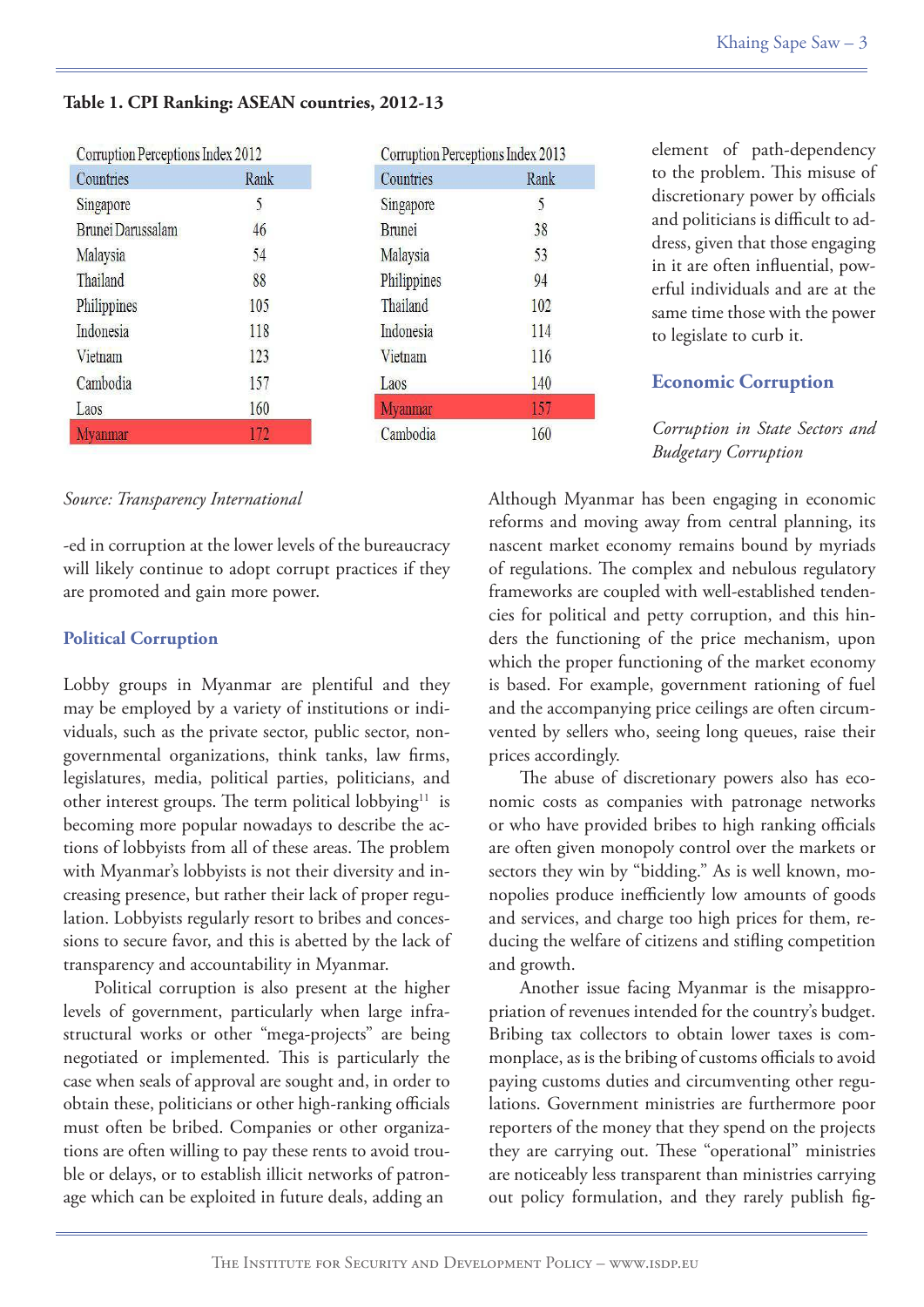ures or disclose details about investors or spending. A particular concern is in the area of hydropower where electricity generation projects may have been sold to profit-seeking foreign or domestic investors who conflict with the government's stated goals of providing comprehensive and affordable electricity to the entire country, including the rural or mountainous regions where electrification is costly and where private companies are less inclined to invest. Indeed, electricity shortages are a persistent problem in Myanmar today.

#### *Corruption Affecting Business*

The problem of corruption in Myanmar is particularly severe in the area of business activity. The 2014 Ease of Doing Business Index by the World Bank ranks Myanmar near the bottom of most categories. In particular, Myanmar is ranked bottom when it comes to starting a new business, and also ranks 185th out of 189 countries with regard to contract enforcement.<sup>13</sup> This latter point is especially worrisome, since the rule of law and property rights are important institutions for facilitating economic interaction in a country and creating the conditions for economic development.<sup>14</sup> Indeed, the 2011-13 "Transformation Index" of transition economies also ranks Myanmar as a bottom-tier country; with the level of market organization and competition being measured as particularly low.<sup>15</sup> This is unsurprising since on average it takes years to enforce a contract in Myanmar courts and the judicial system is characterized by institutionalized corruption.<sup>16</sup> The inability to enforce contracts likely contributes to explaining the dire situation of new businesses. If economic activity is conducted in arbitrary ways and engulfed by corruption then this will work to de-incentivize the formation of new businesses. Myanmar businesses report under-the-table payments to authorities, at times of considerable size, in order to register their businesses as one of the most common difficulties they encounter.<sup>17</sup> A 2014 survey carried out by the UN and OECD indicates that 20 percent of firms see corruption as a "very severe obstacle" in Myanmar's business environment, with only 40 percent of firms indicating they did not have to pay bribes and extra costs.<sup>18</sup> The irregularity of the tax system and the widespread practice of gift-giving to public officials add further costs.<sup>19</sup>

 Endemic corruption is also stunting Myanmar's attempts to become more engaged in international economic activity. Import and export licenses are often obtained through the payment of bribes, and official taxes on these documents are in any case very high. Corruption and burdensome bureaucracy combine to make it take almost a month to import or export a standard shipment.<sup>20</sup>

#### *Corruption in Development Aid Projects*

An additional area of corruption that receives little attention is the siphoning off of funds by both international and domestic NGOs present in Myanmar. It is not unheard of for monies intended to be used for project implementation or to reach Myanmar communities to be siphoned off and used to rent very expensive office spaces, residences,<sup>12</sup> or to pay unnecessary expenditures. Better monitoring of projects is required to stop such misappropriation.

#### **Tackling Corruption: Measures and Limitations**

#### **The Anti-corruption Law & Commission**

The government has made concerted efforts to grapple with the problem of endemic corruption. An early target of anti-corruption efforts was the telecommunications ministry with a former minister being forced to resign in January 2013. Furthermore, it was announced in February 2013 that in the preceding 20 months, some 17,000 civil servants and about 700 police officers had been punished for corruption as part of a "good governance and clean government" campaign.21 In April 2013, a number of senior government officials charged with corruption were forced into retirement or transferred away from departments dealing with investment in an effort to root out political and economic corruption.

 In an attempt to institutionalize anti-corruption measures, the government has passed several laws. In August 2012, the government approved an antibribery bill, and enacted a law for the eradication of corruption in August 2013. Anti-corruption laws were further amended in 2014 to allow for the parliament to establish a committee to investigate allegations of corruption among government officials with the mission of substantially cleaning up the public sector. The Anti-corruption Commission mandated by the above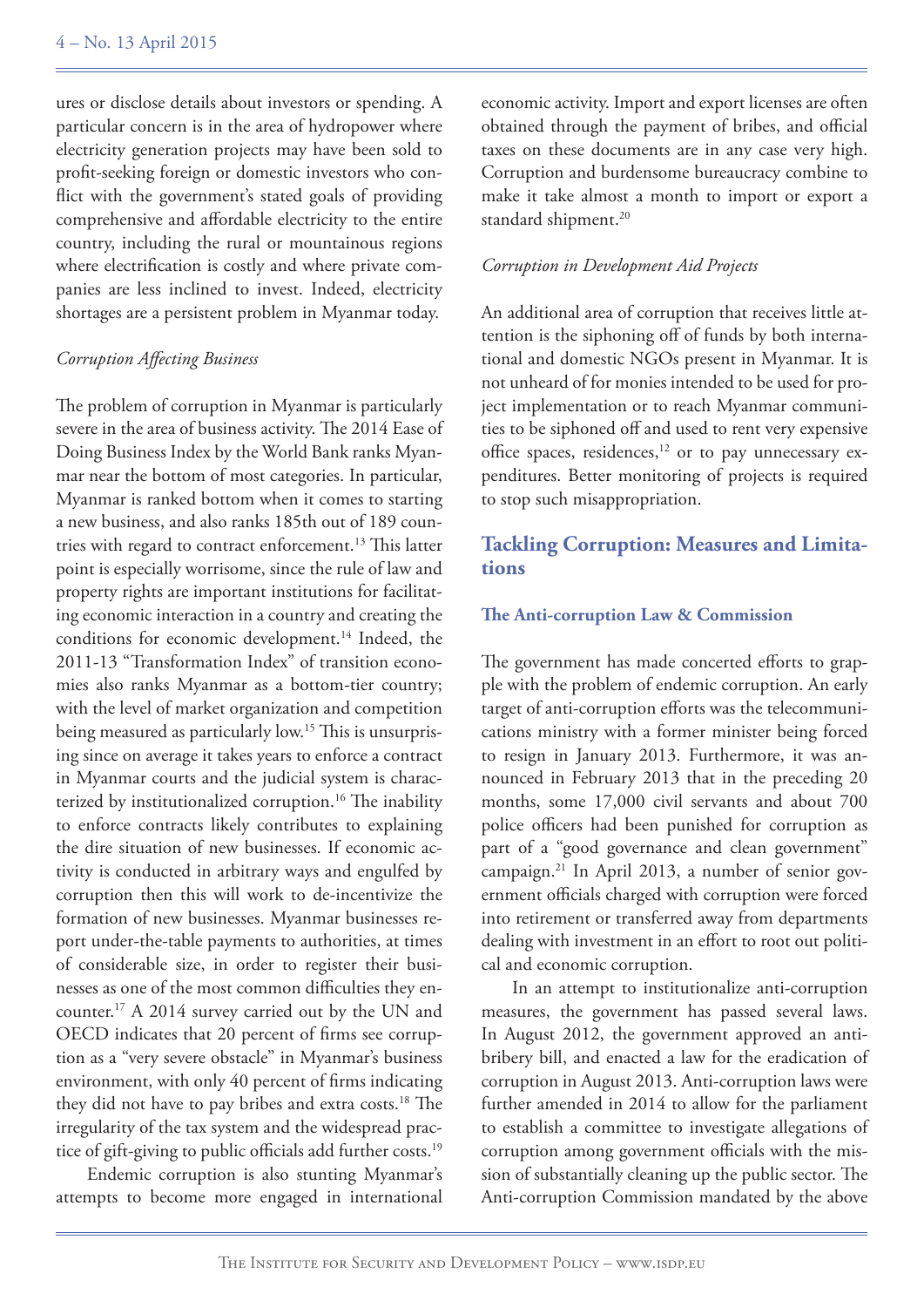law was accordingly brought into being in February 2014 consisting of 15 members.

#### **Myanmar's Anti-corruption Law: An Explainer**

Myanmar's 2013 anti-corruption law establishes a special anti-corruption commission and focuses primarily on bribery and encompasses most of its forms. Public officials found to have engaged in bribery are to be fined and imprisoned for up to fifteen years. The law also stipulates that officials accused of accepting bribes have to show their sources of income in a transparent fashion. A list of "authorized persons" has also been drawn up by the commission, and those identified have to declare all of their assets.<sup>22</sup> However, the law still misses some key areas, and provisions to define and eliminate facilitation payments are absent.<sup>23</sup>

 As of today, there are several cases of malpractice and malfeasance in the public sector still being investigated. However, the commission's work is argued to be hampered somewhat due to the dubious past of some of its members who as former high-ranking military officers may have been engaged in corruption themselves.<sup>24</sup> Fully implementing the 2013 anti-corruption law also remains a challenge. In fact, the above measures have struggled to provide an encompassing definition of corruption and criminalize it accordingly. For example, gifts of up to 300,000 Kyat (300 USD) are still not considered corruption and can be readily accepted by officials.<sup>25</sup> The significance of this is clear when many officials earn an actual total salary of 200 USD per month. In light of this and other issues, there are still some legal experts who argue that the anticorruption law is ignored or twisted at all levels and is selectively enforced on some persons, and not all of those openly engaged in corruption.

#### **Myanmar Joins the EITI**

The Extractive Industries Transparency Initiative (EITI) is a global coalition of governments, companies, and civil society working together to improve openness and accountable management of revenues from natural resources. The goal of EITI is to promote good governance of these revenues and promote their

use for sustaining economic growth and promoting social development, rather than, for example, being wasted on short-sighted projects or being lost to corruption. Myanmar was accepted as an EITI candidate country in 2014 and its candidacy will hopefully be an impetus to increasing transparency in the oil, gas,

and minerals sectors. As an EITI member country, Myanmar civil society will have the authority to conduct surveys and analysis of government projects and

"Government Ministries rarely publish figures or disclose details about investors or spending."

their impact on citizens, and they will have the authority to register their objections to the projects and to have their complaints heard.

 To meet EITI standards, Myanmar will have to publish all of the payments the government receives from the natural resource sector. The allocation of the revenues received also has to be published as do details on the bidding for contracts and the allocation of extraction activity between foreign and state-controlled agents. In an additional attempt to enhance anti-corruption efforts, Myanmar invited international academics and civil society on October 1 and 2, 2013, to form an executive committee to consistently monitor the extractive industries. The project will compute how much revenue the government will receive and how much profit the companies will gain from the projects, thus acting in the fashion of an auditor.

#### **The Myanmar Centre for Responsible Business**

The Myanmar Centre for Responsible Business (MCRB) was established in 2013 with the goal of promoting more responsible business practices in Myanmar. It is currently carrying out an initiative called Transparency in Myanmar Enterprise (TiME) which publishes information about anti-corruption, organizational transparency, and concern for human rights, health, and the environment among the largest businesses in Myanmar. Using criteria laid out by Transparency International the project has produced rankings of companies according to the above criteria by analyzing information they post online. These were published in its first report.<sup>26</sup>

Only 35 of Myanmar's 60 largest companies have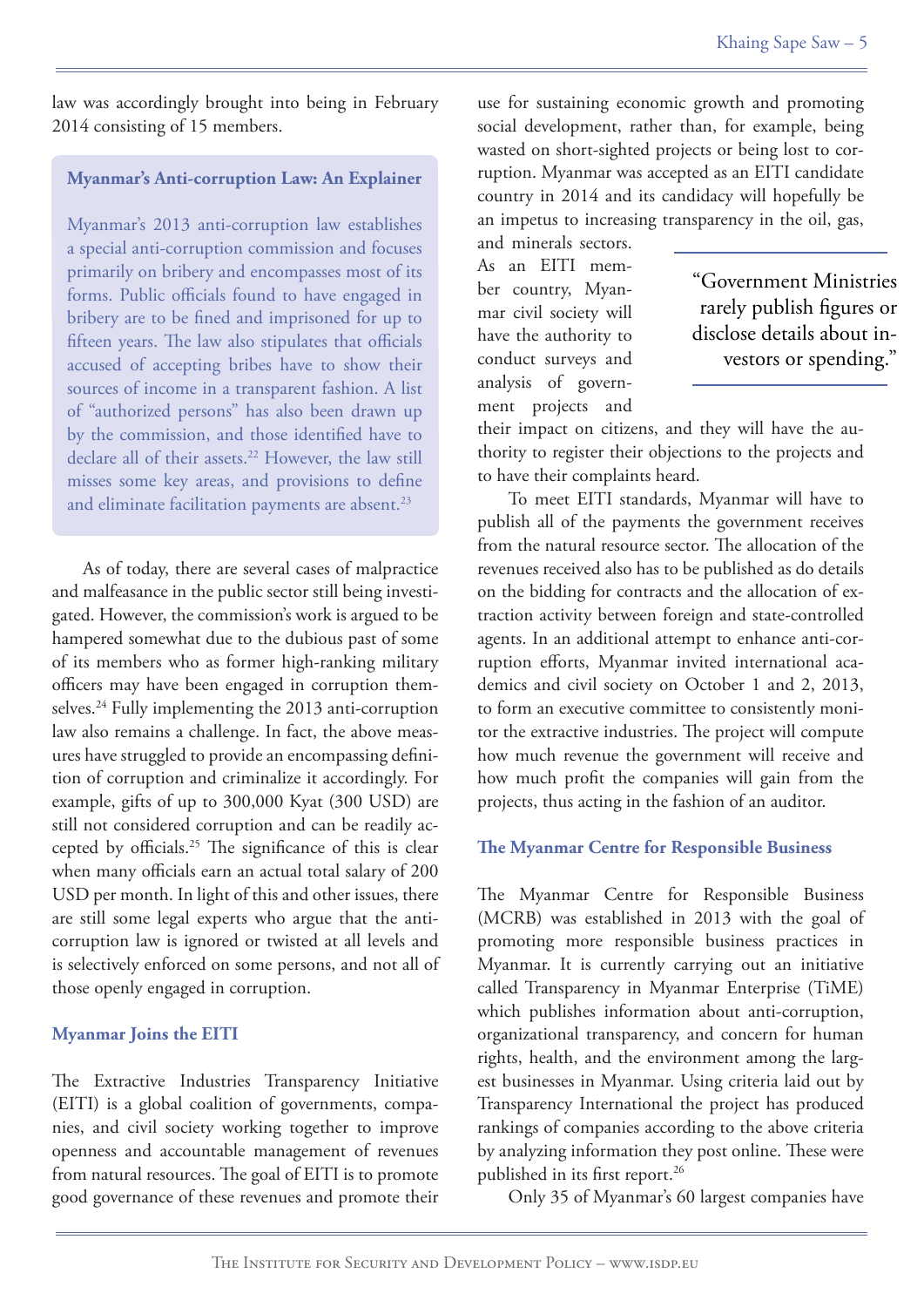websites, 25 of which are updated. Surprisingly even the largest Myanmar companies active in hydropower, agriculture, tourism, and mining often lacked any individual firm or corporate websites. Analysis of the information available implies that these businesses display significant shortcomings in the areas identified above. Only 11 of the 35 companies provide any information about anti-corruption efforts and only 10 provide details about policies on human rights and

"One of the reasons why corruption is so widespread within Myanmar's civil service is the financial incentives involved."

the environment. Regarding organizational transparency the performance was better, however, and 32 of the 35 companies reported on this.

#### **Adjusting Public Sector Pay**

One of the reasons why corruption is so widespread within Myanmar's civil service is the financial incentives involved. In attempts to combat this, the Myanmar government has undertaken several salary increases for public sector workers in recent years, raising additional allowances by 30 USD per month in the fiscal year of 2012-13 and raising salaries by 20 USD in 2013-14.27 However, regardless of these salary increases, public sector employees are still underpaid and they may find it difficult to make ends meet as prices increase (inflation in Myanmar ran in excess of 5 percent during these years).<sup>28</sup> Additionally, there are few incentives present within the job structure of government employees and the presence of bonuses or promotion prospects is limited, meaning that financially incentivized corruption will likely remain a problem among government employees. At the time of writing, the Myanmar government is continuing to push through further increases in employees' salaries, raising both minimum and maximum government salaries starting from April 2015.<sup>29</sup>

#### **Fighting Financial Corruption**

Corruption in the financial system is another area Myanmar has worked to address. The Central Bank of Myanmar has powers to regulate financial transactions

under the 2002 anti-money laundering law and the 2014 money laundering eradication law. With these laws, the Central Bank is able to monitor and sanction suspicious transactions, and has implemented controls commensurate with the IMF's Anti-Money Laundering/Combating the Financing of Terrorism (AML/ CFT) guidelines. Thanks to the efforts of the Central Bank, Myanmar was removed from the Financial Action Task Force's (an intergovernmental organization combating money laundering) list of "Non-cooperative Countries and Territories" already in October 2006.<sup>30</sup>

#### **Recommendations for Further Reform**

Although Myanmar has made some progress in the above areas, substantial reform will continue to be hampered unless the country improves the strength of its currently weak institutions. Like many other developing countries, Myanmar's institutional quality is low and this exacerbates problems in, for example, healthcare, education, and income distribution, which all in turn reinforce the presence of corruption. The lack of transparency in the country damages efforts to accelerate economic development and generate the investment and higher incomes which may reduce the temptation of engaging in corruption among officials and others. For example, receiving investment in the form of loans and grants from international institutions such as the IMF or the Asian Development Bank is conditional on the actual implementation of the intended goals, but if monies are siphoned off due to corruption, lenders will be less forthcoming in financing projects in the future. The effect on FDI is the same, since if invested funds are misappropriated, profitability, and hence the attractiveness of Myanmar as an FDI destination, will be damaged.

 Fortunately there is room for further reform for combating corruption in Myanmar, and the implementation of the recommendations in the following areas will go some ways to enhancing anti-corruption efforts.

#### **Civil Service Reform**

An important component of following through on civil service reform is to continue increasing government employees' pay so as to provide them with a dig-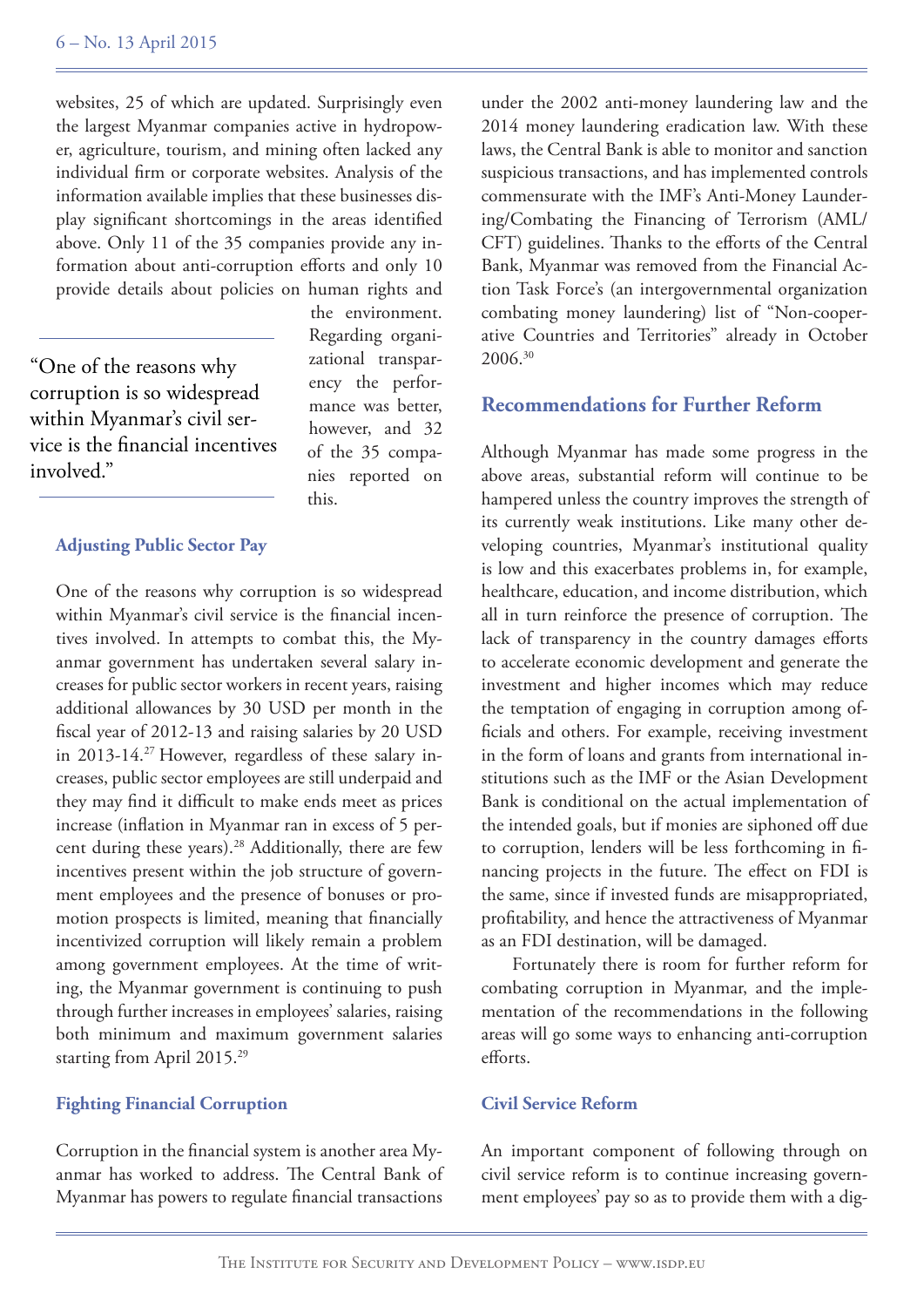nified wage commensurate with their positions, and to de-incentivize recourse to corruption, the receipt of gifts, and the like to supplement wages. Together with stricter limits and oversight of officials' discretionary powers, this will serve to help professionalize the civil service and stop dealings with government officials being carried out on the basis of favor and personal benefit. There is also room to remove unnecessary human interaction from bureaucratic processes by expanding the scope of electronic processing systems instead of relying on manual processing. This will automatically reduce the number of instances where personal favor and manipulation can be used.

 When it comes to the organization and structure of the civil service and other public institutions, several reforms can be made. By strengthening management structures rules can become more enforceable, as presently, weak management in, for example, ministries, has contributed to insufficient adherence to rules. The expressed goal should be for zero-tolerance on corruption in the public sector. In addition, lobbying activities should be subject to more regulation, and the Anti-corruption Commission should be made more credible by removing former military officers from its membership.

#### **Economic and Educational Reforms**

There are several economic reforms Myanmar can implement which may serve to curb corruption. At present, there are still many price controls in force in Myanmar, and which can lead to the spread of black markets as corrupt sellers seek to raise prices on their own and circumvent the controls. By deregulating these controls, the price mechanism can be allowed to work more fully, increasing competition among sellers and reducing incentives to engage in black market trading, which will lead to higher tax revenues. Instead of recourse to price controls, Myanmar should pursue greater price stability through other means, such as by working on controlling inflation. Progress can be made here by continuing to develop the Central Bank of Myanmar's nascent monetary policy and ceasing the monetization of budget deficits.<sup>31</sup> Through inflation control, the authorities can reduce the erosion of higher public sector wages, which is important for reducing civil service corruption. Additionally, better regulation frameworks for FDI in strategic sectors should be introduced, for example, by applying the Build, Operate, Transfer (BOT) system to hydropower projects whereby investors receive concessions for building and operating utilities and infrastructure for a fixed period and thereafter transfer ownership to government. This will make the process through which large infrastructural projects are handled more transparent and thus limit the scope for shady deals or specific companies

being given unfair preferential treatment.

 Another area where Myanmar must do more is in the area of education and social spending. Myanmar spends less on  "Lack of education about corruption obstructs the recognition of corruption as a problem."

education than any other member of ASEAN, and its expenditure on health is the third lowest.<sup>32</sup> Together with higher wages, better social welfare provision would be another way of reducing the temptation to accept gifts, bribes, and curry favor. More spending on education, apart from all of its other positive effects, would allow for more teaching about issues like corruption to adults and youth and raise their awareness about petty, political, and economic forms of corruption. At present, lack of education or training about corruption issues throughout society significantly obstructs the recognition among citizens and businesses of corruption as a problem for Myanmar, rather than just being the normal way of doing things.

#### **Concluding Remarks**

Corruption remains a significant problem in Myanmar, and has negative effects on the country's economic development. Although Myanmar is growing fast, widespread corruption stops the economy from reaching its full potential and remains entrenched within political and public institutions, further frustrating-Myanmar's transition to a more democratic system. While the government has made progress in combating corruption in some areas, there is much still to be done. The issues identified here and the recommendations for further reform, if recognized and acted upon, will go some ways to further reducing the problems of corruption in Myanmar.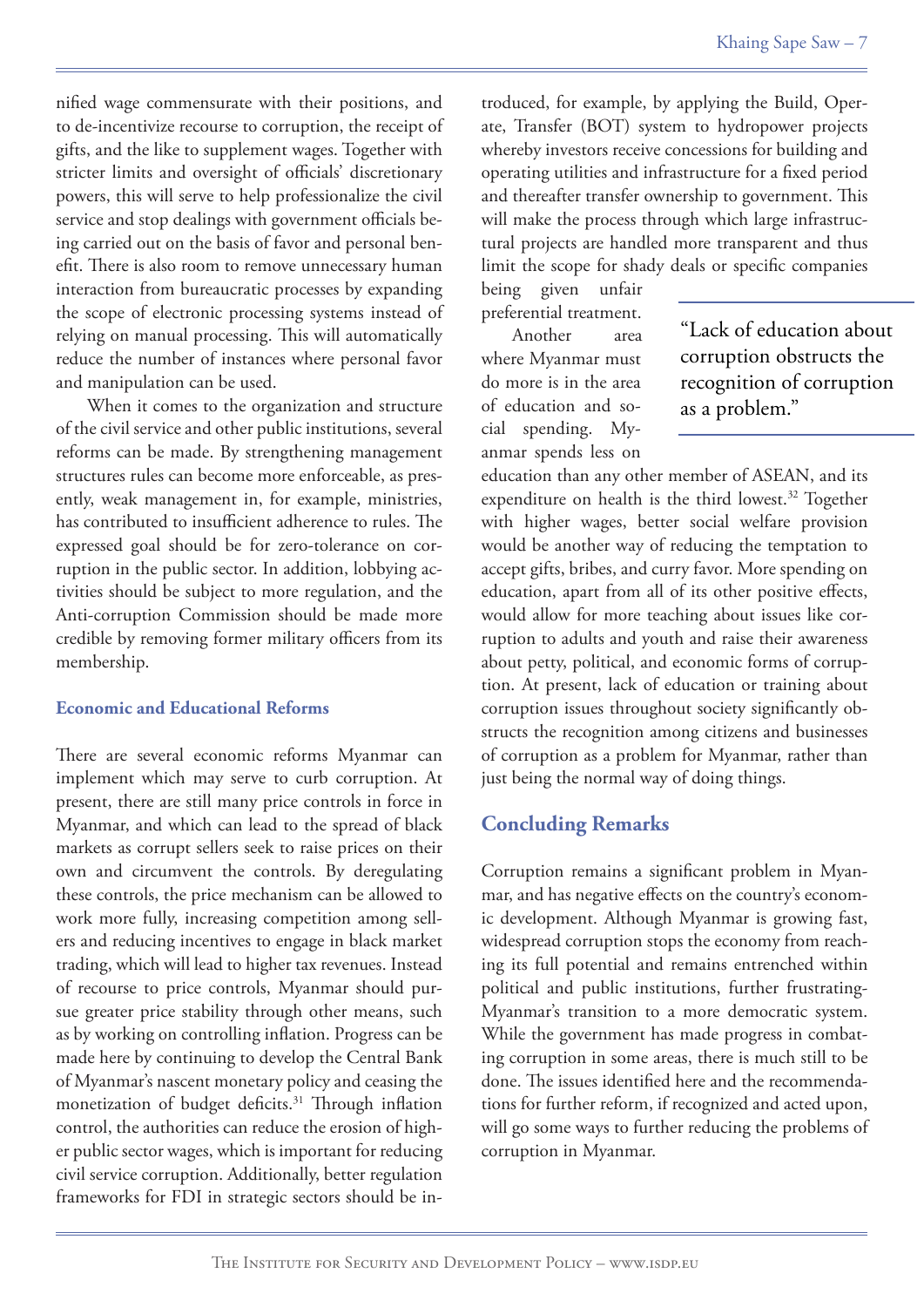#### **Key Points**

- Myanmar is undergoing a process of economic and political transition, but endemic corruption stands in the way of the country achieving its full economic potential. Accordingly, President U Thein Sein has made fighting corruption a priority. But despite Myanmar's gradual improvement in corruption perceptions' rankings, it still ranks as one of the most corrupt ASEAN countries.
- In recent years, Myanmar has developed a range of measures to help reduce corruption. An important action was the formation of an anti-corruption committee in 2013. Progress has also been made in areas such as public sector wages, which have increased, and in the transparency of the natural resource sector as Myanmar became a candidate country of the Extractive Industries Transparency Initiative (EITI) in 2014.
- However, there is much room for further improvement. Recommendations to strengthen the fight against corruption in Myanmar include stricter oversight of bureaucrats' discretionary powers, and the removal of restrictive economic measures such as price controls which encourage black market activity. Finally, educational reform can help raise awareness about corruption and serve to weaken notions that corruption, gift giving etc. are just part and parcel of getting things done in Myanmar.

#### **References**

<sup>1</sup> "President U Thein Sein delivers inaugural address to Pyidaungdu Hluttaw," *The Global New Light of Myanmar*, March 31, 2011, pp. 5-6, http://www.burmalibrary.org/docs11/NLM2011-03-31.pdf.

<sup>2</sup>Susan Rose-Ackerman, *Corruption and Government: Causes, Consequences, and Reform* (Cambridge: Cambridge University Press, 1999), p. 91.

<sup>3</sup> United Nations Office on Drugs and Crime (UN-ODC). "UNDOC's action against corruption and economic crime," http://www.unodc.org/unodc/en/ corruption/index.html?ref=menuside.

<sup>4</sup> Business Anti-corruption Portal. "What is corruption?,"http://www.business-anti-corruption. com/about/what-is-corruption.aspx.

<sup>5</sup> "Corruption: Causes, Consequences and Cures," National Workshop on Reforms for Economic Development of Myanmar, Myanmar International Convention Center (MICC), Naypyitaw, August 19-21, 2011, http://murann.com/stories/U%20Myint-%20 Corruption.pdf.

<sup>6</sup> IMF. "Factsheet: The IMF and Good Governance," September 30, 2014, http://www.imf.org/external/ np/exr/facts/gov.htm.

7 Business Anti-corruption Portal. "Business corruption in Myanmar," http://www.business-anti-corruption.com/country-profiles/east-asia-the-pacific/myanmar/snapshot.aspx.

<sup>8</sup>Editor's note: Myanmar's rank in TI's CPI for 2014 is 156. See: http://www.transparency.org/whatwedo/ publication/cpi2014.

9 Defined by Transparency International as the "Everyday abuse of entrusted power by low- and mid-level public officials in their interactions with ordinary citizens." Transparency International, 2009. "The anticorruption plain language guide," p.33, http://www. transparency.org/whatwedo/publication/the\_anti\_ corruption\_plain\_language\_guide.

<sup>10</sup> Defined as the "Manipulation of policies, institutions and rules of procedure in the allocation of resources and financing by political decision makers, who abuse their position to sustain their power, status and wealth." Ibid., p. 35.

<sup>11</sup> Defined as "Any activity carried out to influence a government or institution's policies and decisions in favor of a specific cause or outcome. Even when allowed by law, these acts can become distortive if disproportionate levels of influence exist — by companies, associations, organizations and individuals." Ibid., p. 25. <sup>12</sup> "Unicef Confirms \$87,000-a-Month Rent for Rangoon Office," *The Irrawaddy*, May 22, 2014, http://www.irrawaddy.org/burma/unicef-confirms-87000-month-rent-rangoon-office.html.

<sup>13</sup> World Bank Group. "Doing Business: Economy Rankings," http://www.doingbusiness.org/rankings.

<sup>14</sup> S. Haggard et.al., "The Rule of Law and Economic Development," *Annual Review of Political Science* Vol. 11, 2008, p. 211.